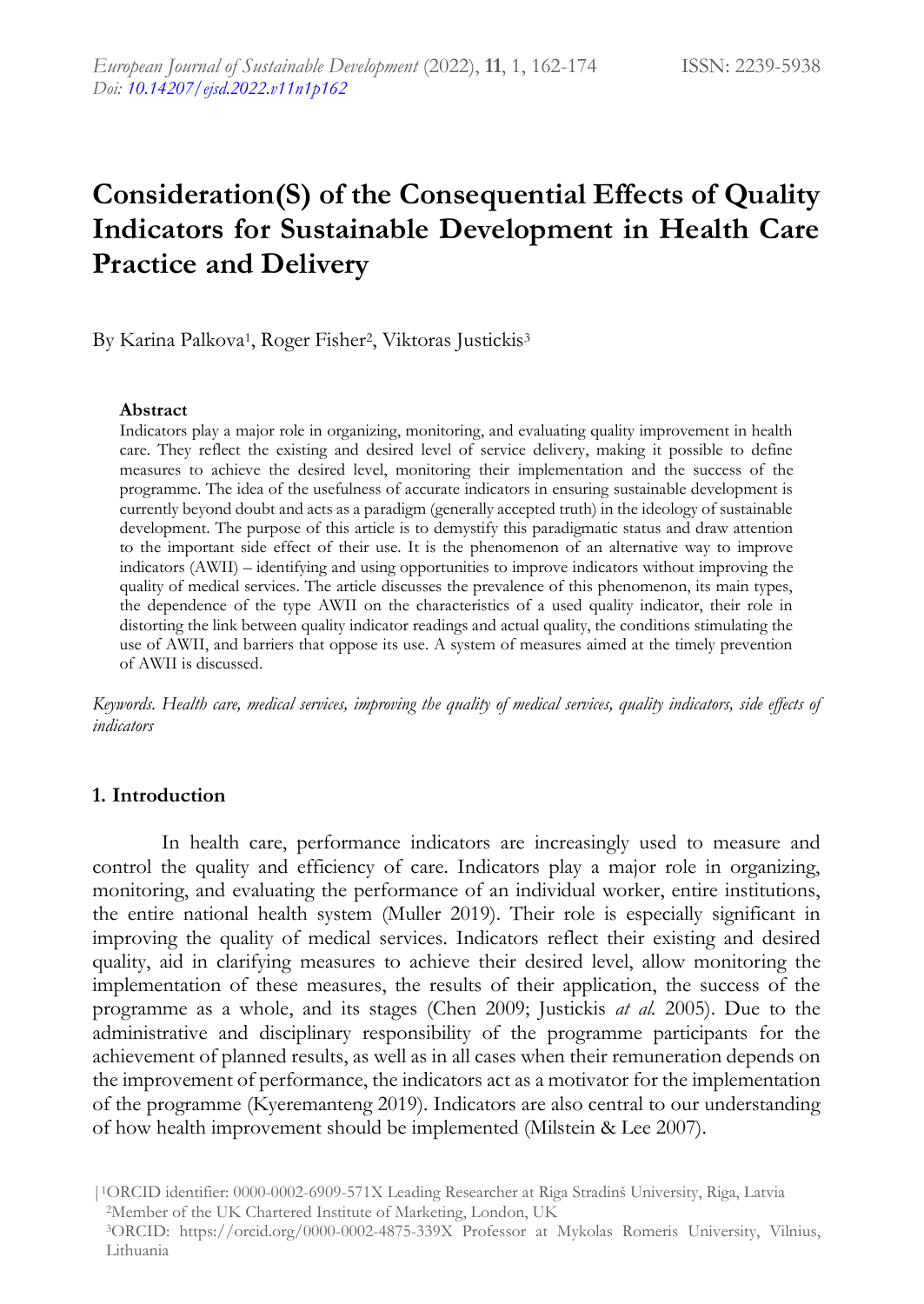It is considered self-evident that such improvement presupposes, first of all, the creation of appropriate indicators, towards the improvement of which all further activities will be directed (Muller 2019). Therefore, the use of indicators for the management of quality improvement usually does not raise doubts and in fact, acts as a paradigm (generally accepted truth) in the ideology of sustainable development and appears to be beyond criticism (Jurgutis et al, 2011; Kakkar, & Aggarwal, 2019). The purpose of this article is to demystify the paradigmatic status of indicators and draw attention to the phenomenon of "alternative way to improve indicator (AWII)", when even an impeccable indicator may be ambiguous and associated with a distorted reflection of quality, and quality indicators are improved not by actually improving quality, but by alternative methods that allow improving indicators without actually improving quality. In this article, we will discuss the main types of AWII, the conditions for its occurrence, its negative consequences, and means of prevention. The role of AWII in the difficulties faced by ensuring sustainable improvement in the quality of medical services is discussed.

#### **2. The Concept of "Alternative Way to Improve Indicator" (AWII)**

The "alternative way of improving indicator" will be discussed in cases where the performer achieves the planned improvement of indicators in an alternative way, that is, one that was not provided for by the programme and which does not provide a real improvement in quality. Thus, a decrease in the mortality rate of patients in a medical institution can be achieved by increasing attention to the most threatening diseases, improving the methods of their treatment. However, the same increase in this indicator can be achieved in an alternative way, using the opportunities to limit the admission of the illest patients, and accelerating their discharge. A decrease in the number of surgical complications can be achieved not only by improving surgical operations, increasing the skill of surgeons, but also by an alternative way of refusing surgery in cases where there is even the slightest possibility of complications.

Reducing the queues of patients in polyclinics should be achieved by identifying the organizational reserves of the institution, increasing the number of doctors working at the reception (Coma *et al*. 2013). However, the same effect can be achieved in an alternative way – by simply reducing the time of the doctor's appointment. Patient satisfaction and a decrease in the number of complaints can be achieved by actual improvement in the quality of medical services, or perhaps alternatively – through protective medicine measures – prescribing unnecessary drugs, avoiding responsible decisions and difficult cases. In all these cases, an alternative route can improve the indicators of quality, but this will happen without actually improving the quality of medical services.

#### **3. The Main Types of Alternative Ways to Improve Indicators (AWII)**

*1. First type of AWII. Improvement of indicators due to the deterioration of activities not covered by them.* Any programme aimed at improving the quality of certain services assumes that the quality of all others should not deteriorate. Despite the said, this type of AWII is based precisely on improving the quality indicators of certain activities at the expense of reducing attention to all other areas of activity not covered by the improvement programme. Thus,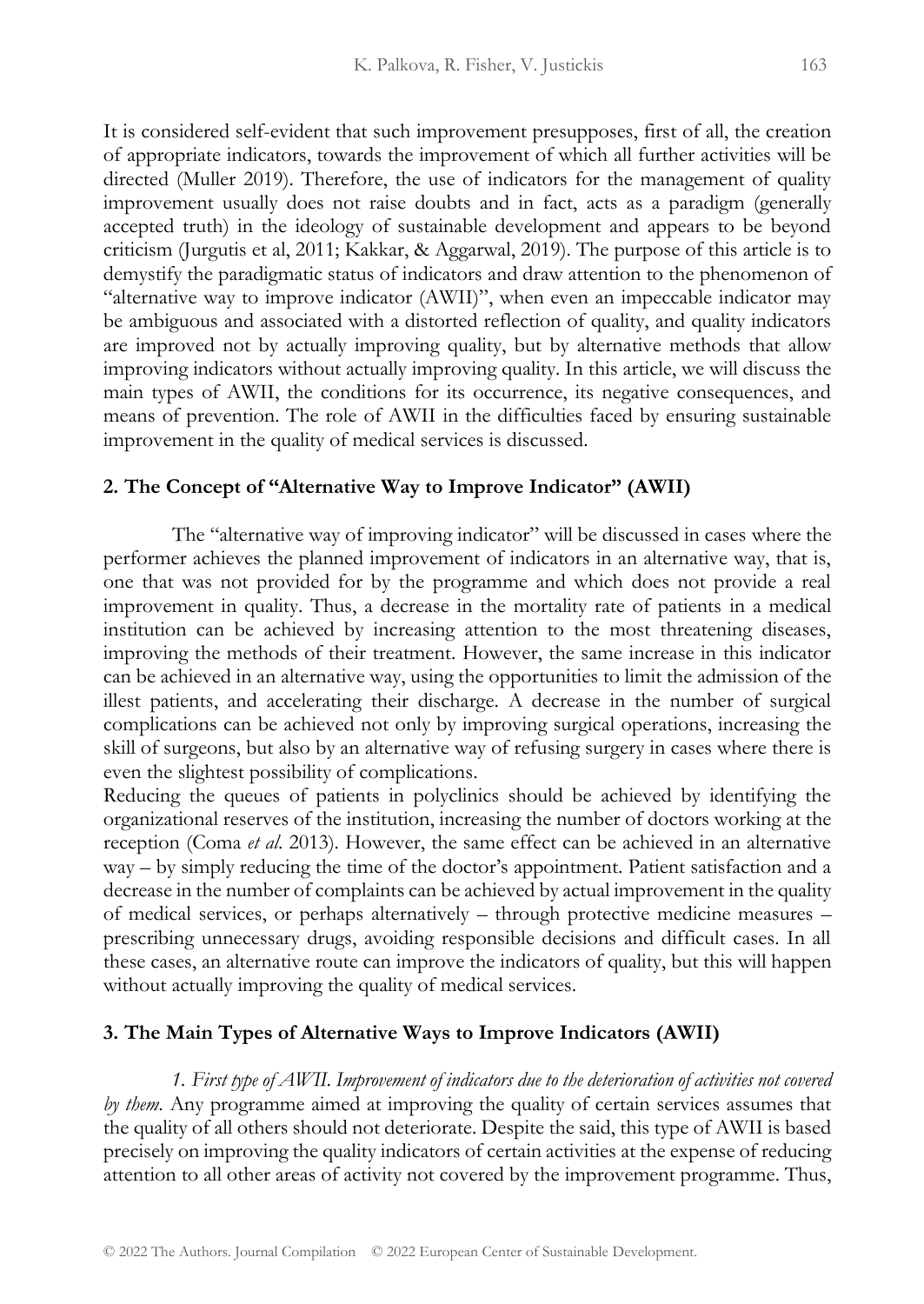the programme for the improvement of the quality of surgical services poses a difficult task for the hospital to find additional resources to improve the equipment of the surgical room, improve the preparation of patients for surgery and improve the qualifications of the surgeons. In this situation the simplest and easiest way to solve the problem is a simple reallocation of existing resources in favour of activities, reflected by indicators.

This alternative way of improving indicators is particularly applicable when the improvement programme is directed to one specific area of activity of a doctor or institution. Here are examples of healthcare quality improvement programmes, each of which had a specific quality improvement aim: reducing mortality and length of stay, reducing patient waiting times, ensuring that treatment complies with national standards, increasing doctors' satisfaction with their work, reducing the number of repeated hospital visits (Hill 2020). In each programme, the aim was to improve a limited group of indicators and the person responsible for the fulfilment of this task was required to find the necessary forces and means, and in each case, it appeared that the simplest way is to do it at the expense of other spheres of activity.

*2. The second type of AWII. Selection of cases that improve indicators.* The contingent to which the quality improvement programme is directed can be very diverse. Therefore, the effect of quality improvement measures can be quite different as well. In some patients, these measures can lead to a rapid improvement in performance. The performance of others may take more time. *The selection of cases that improve indicators* takes advantage of case selection (patients, health care facility) to ensure that the score only covers the population that is most conducive to rapid growth in scores. As mentioned above, a surgeon can quickly improve success rates simply by avoiding cases in which the risk of complications is somewhat increased. The examples of indicators that can be vulnerable to this *AWII* type are indicators based on the decrease of negative outcomes of different medical procedures, for example, obstetrical complications, wound infections, acute myocardial infarction after major surgery, gastrointestinal haemorrhage or ulceration after major surgery, urinary tract infection after major surgery, etc. (Definitions of Quality Indicators, Version 1.3 2012). In all these cases, it is at the discretion of the physician to apply or not to apply a risky procedure to the patient. In each such case, the physician is required to establish the level of reasonable risk at which it is advisable to perform such a procedure. The desire to minimize the rate of unfavourable outcomes encourages the doctor to reduce the level of acceptable risk to a minimum and, at the slightest risk, not carry out the procedure, even if the level of risk is much less than reasonable.

3. The third type of AWII. Improving indicators by re-coding cases that worsen them. The disease, its dynamics, the impact of therapeutic measures on it, the results of treatment, as a rule, depend on an immense number of complexly interrelated factors. In a significant part of cases, it is impossible to unambiguously establish the causes of adverse changes in the patient's condition, complications and treatment failures. This creates the opportunity to choose the explanations that most contribute to the rapid improvement in the quality of treatment. Thus, one of the most frequent indicators of the quality of surgery is the mortality of patients after surgery due to complications over the next 30 days. The logic of this indicator is obvious. The more successful the surgical intervention, the less likely it is that there will be a complication causing the death of the patient. Therefore, we can assume that an improvement in this indicator – a decrease in inpatient mortality after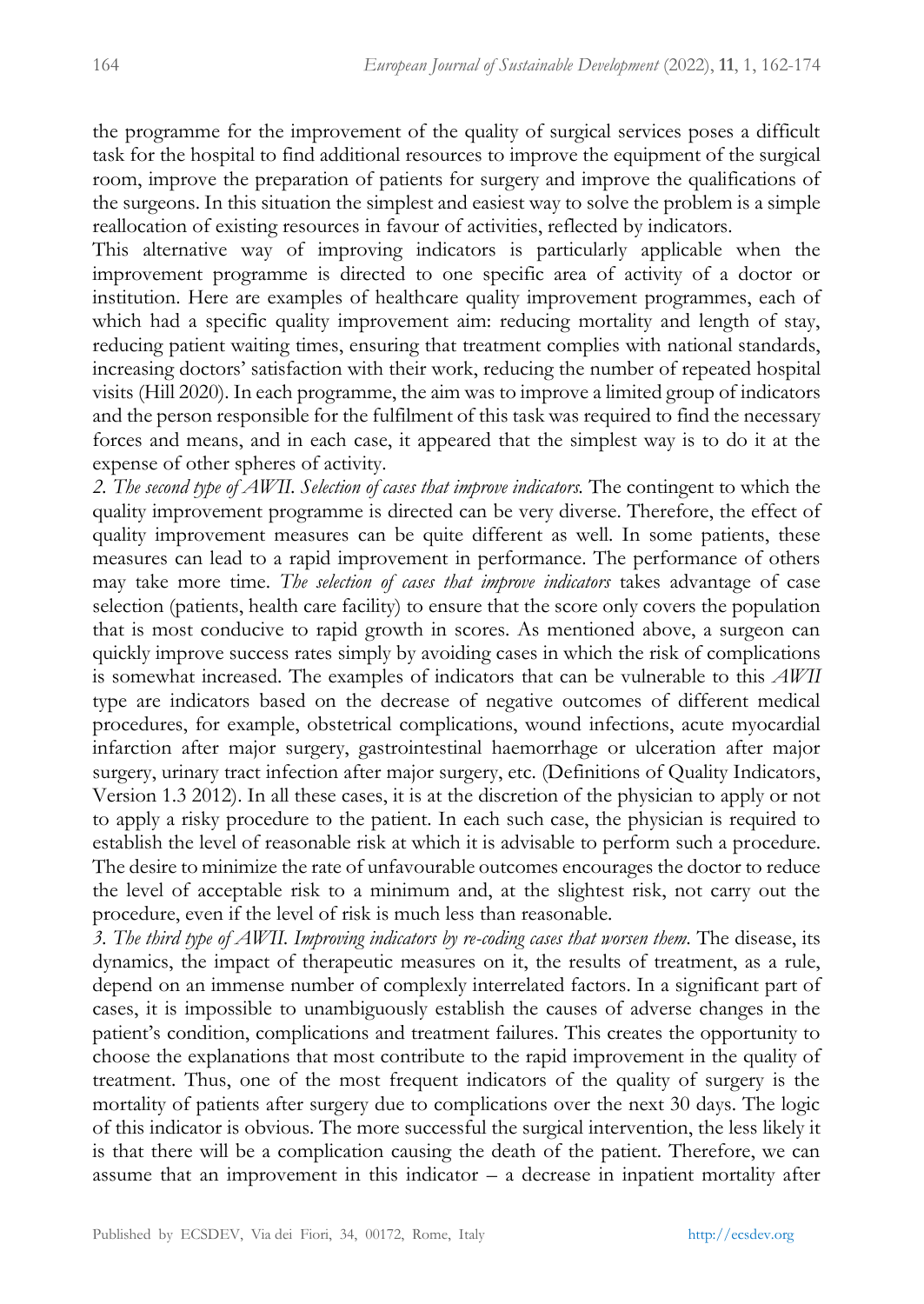surgery, most likely reflects an improvement in the quality of surgeries. However, the death of the operated patient can be caused by other reasons, for example, an exacerbation of one of the comorbidities the patient has (parallel diseases). To decide whether the underlying cause of a patient's death is substandard surgery or comorbidities, the physician must determine the extent to which each person is influenced by his underlying disease or comorbidities. The need to improve the success rate can have a significant impact on this assessment, prompting the clinician to overestimate the role of the comorbid (Department of Health and Human Services 2007).

*4. Fourth type of AWII. Reduction of medical services.* Programmes to improve the quality of health care services often include certain activities aimed at the improvement. That is, informing patients about the possibilities of participating in disease prevention programmes, conducting classes with doctors or patients, assisting in the acquisition of certain skills, participation of doctors in scientific work, etc. Quality indicators in this case record the very fact that this activity was carried out and reflect the number of interviews, classes, the number of people covered, etc. (American Diabetes Association 2020). However, they do not reflect the content of these events. Thus, a programme for the improvement of the quality of care for patients with diabetes may include an increase in the number of periodic conversations between a doctor and a patient with diabetes. Such a conversation can be very brief and formal, or deep, driven by the doctor's sincere desire to tell the patient everything he needs to know for successful treatment. The first method is preferable from the point of view of the rapid improvement of the indicator. The brevity and formalism of the conversation allow the doctor to conduct a greater number of such conversations, which will be reflected in his increased indicator. Likewise, it is easier and simpler to achieve an increase in the number of doctors participating in training sessions, if such sessions do not provide for the actual assimilation of knowledge but focus on the social programme.

All of the above-mentioned facilitate the improvement of indicators, although it may not result in an actual quality improvement. The most vulnerable to this type of *AWII* are indicators that reflect the number of certain actions but do not control their content.

#### **4. Conditions for the Occurrence of AWII**

*1. Possibility and availability of AWII for the performer.* The main condition for the emergence of AWII is, firstly, the very ability to achieve an improvement in indicators through actions that, although is not improving the quality, yet is improving its indicators. The more indirect is the indicator, the more distant are its relationship with the result of medical services – improvement of the patient's health, the easier it is to use AWII. 2. *Application of AWII requires less effort than actual quality improvement.* Avoiding a difficult and risky case often requires only a slight adjustment of emphasis when discussing the issue of the surgery. This is incomparably easier than the long and difficult work to improve the qualifications of surgeons, improve their working conditions, and provide them with all the necessary equipment. It is much easier to reduce patient complaints by "defensive medicine" by prescribing unnecessary drugs and unnecessary examinations and avoiding responsible decisions than by actually improving the quality of diagnosis and treatment. It is much easier to complete the conversation, necessary for a quality indicator of work, with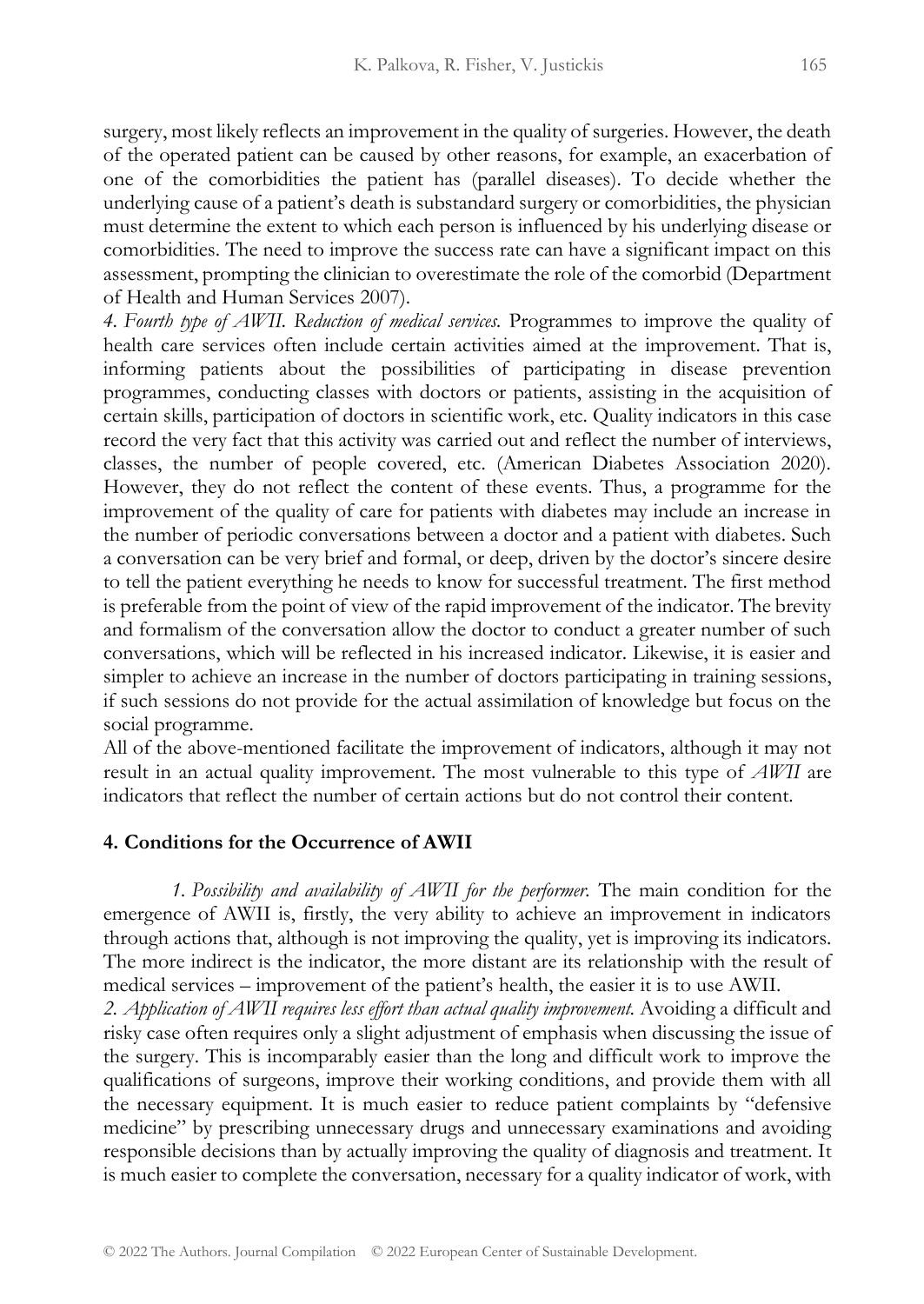a person with diabetes limited to 2-3 phrases than to devote time and energy to it. The greater the gain in time and effort the AWII promises and the busier the doctor is, the more precious is each minute to him, the stronger the temptation to provide the necessary improvement in quality indicators using AWII methods. In contrast, the "alternative" phenomenon does not occur if the measures of actual quality improvement are simple enough and need minimal time and effort (Pronovost 2006).

*3. Insufficient effectiveness of methods of actual quality improvement.* Measures for the improvement of the quality of health services must be effective to achieve their aim, that is, actually able to cause the necessary changes. Otherwise, the most vigorous implementation of these measures will not lead to an improvement in performance. Concurrently, studies of the effectiveness of quality improvement projects show that insufficient effectiveness of the quality improvement measures outlined in the programme is a common phenomenon (Hill 2020). This is particularly the case if changes in indicators depend on various extraneous factors not related to the programme and, therefore, beyond the control of the programme executors. In this case, the executors of the programme find themselves in a difficult position.

For example, the quality of the work of an individual institution or a local health care system is often judged by the health indicators of the served contingent (such as child and adult mortality, life expectancy, etc.).

However, in reality, these indicators only to a small extent depend on the efforts of workers and institutions, whose activities they must evaluate (Muller 2019). The main role has such factors as the lifestyle of the population and its changes, the state of the environment, and changes in the demographic situation. Therefore, the requirement to improve these indicators puts the healthcare institutions in a difficult position and AWII appears to be the only means to meet these requirements.

*4. Administrative and/or financial pressures.* When a medical institution participates in a nationwide reform for the improvement of the quality of medical services is tasked to achieve a certain improvement in the corresponding indicators within a certain period, the responsibility of its employees and, above all, of the management, for fulfilling this requirement arises. The higher this responsibility, the stricter the requirement to achieve their planned improvement by all means, the stronger the temptation to do it in a simpler and easier alternative way. In the same way, if the income of an institution depends on the increases in indicators, then the stronger this dependence, the stronger the motive to use an alternative way of improving indicators. Therefore, the stronger the administrative pressure or financial incentives that force the employee to improve indicators, the stronger the pressure to use the simpler, faster, and easier way to do it, namely the use of AWII. The same increase in revenues without the use of AWII would require both a long time and a lot of effort from the institution and would postpone such an increase in revenues in the indefinite future. All that can cause a paradoxical phenomenon – the opposite effect of measures aimed at improving the quality. Increased administrative or financial requirements to improve quality indicators may lead not to an increase, but, on the contrary, to stagnation of the current level or even a decrease in quality.

*5. Ability to carry out AWII rather covertly.* ("This is perfectly legal, but it is better that only those know, who need to know"). In most cases, alternative ways to improve indicators are not illegal. Most often, the surgeon has the discretion of whether to operate on a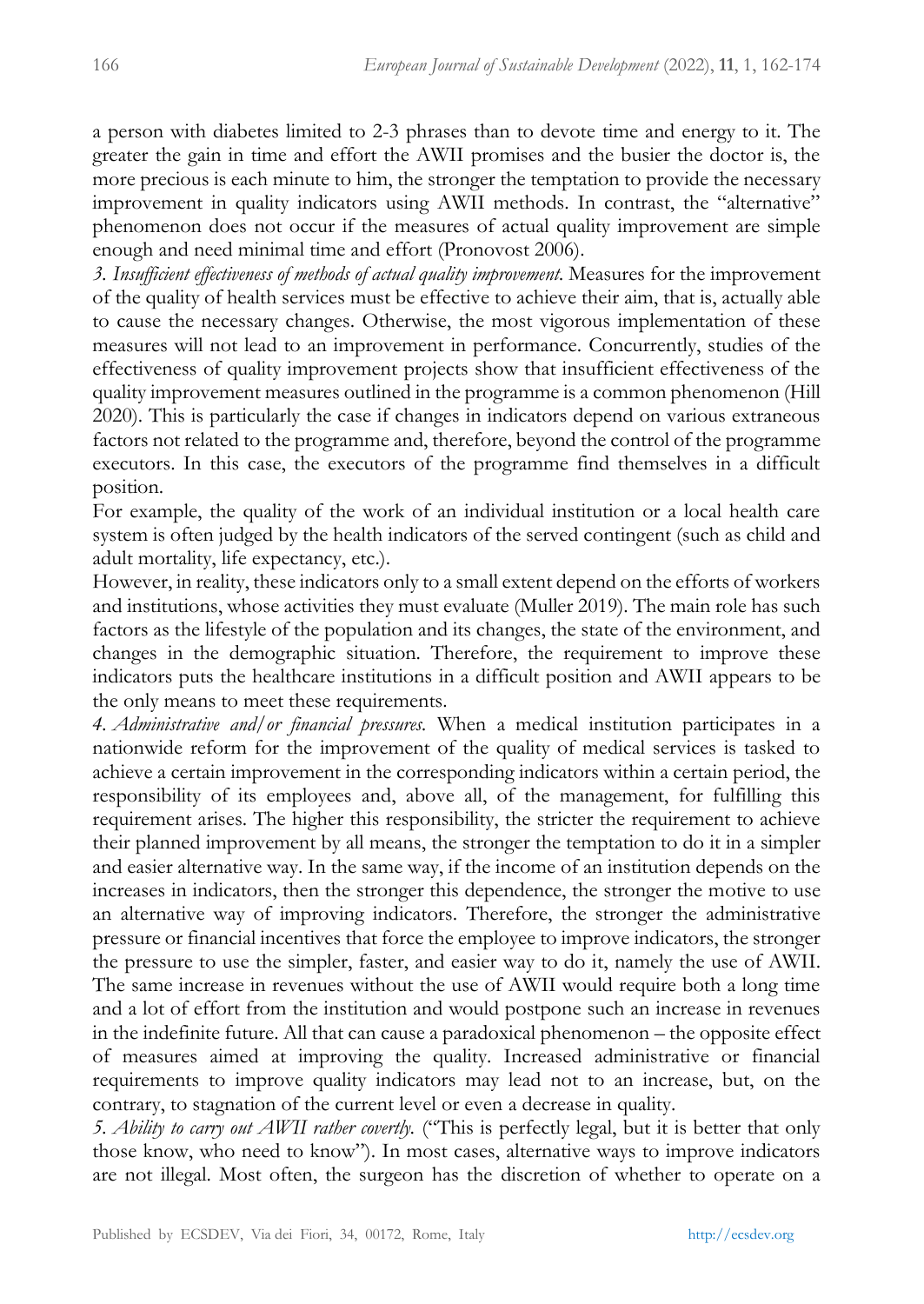particular patient. Likewise, the doctor on duty at the hospital has the right to decide where the patient will be served better – in his hospital or some other. However, in a significant part of cases, this decision is not transparent, since it is based on a complex and rather subjective weighing of the most diverse arguments, the course of which is known only to the doctor who makes the decision. The opacity of this solution makes it possible to use this opacity to select the patients most conducive to improving quality indicators. As a result, the "backstage" where the indicators are calculated is hidden from those most interested in the actual improvement of the quality. For example, patients with a vital interest in making quality improvement real are not able to detect a doctor's use of AWII.

#### **5. Motivational and Ethical Barriers of "Alternative Indicator Improvement"**

In all cases, when the prerequisites arise that the goals of the reform will be achieved in an alternative way, the question arises regarding the barriers, that is, the forces that should prevent it. Several possible barriers to the manifestation of an alternative option shall be considered.

*Barrier 1. Altruistic motivation of the doctor and other health care workers.* Some doctors love their work, sincerely sympathize with the patient and want to help him, consider their work as the most important thing in their life. Often, they are driven by religion (helping others) and other altruistic motives. The reform aimed at improving patient care cannot but win their approval and support. These motives can become one of the barriers preventing the emergence and strengthening of AWII for the improvement of indicators. Such a doctor will not select only the simple cases for surgery or limit the explanation to the patient in a few sentences. However, this puts such a doctor in a difficult and ambiguous position. The indicators of the doctor or institution that chooses the easier alternative to improve the indicator is naturally better. Therefore, an altruistic physician who, instead of improving indicators, seeks to help the patient and achieve a real improvement in quality, has worse indicator scores than his colleague using an AWII (McGaghie 2002). The consequences of this are illustrated by the results of studies that show how indicators destroy the intrinsic motivation of doctors by replacing it with an external one, which strengthens the desire to increase external indicators (Fernandez -Kelly 2011)

*Barrier 2. Moral barriers.* Quality improvement programmes are conducted to improve quality, not to create the appearance of improvement. Therefore, the use of AWII to improve indicators can be poorly consistent with the moral ideas of a conscientious, honest doctor and create moral problems for him. This can function as a barrier to prevent them from pursuing AWII to improve indicators. However, as is well known from psychological research, the conflict between a moral norm and a strong motivation aimed at violating it triggers defense mechanisms aimed at weakening this conflict (Costello 2010). This can be a mechanism of psychological rationalization ("Everyone does this. Therefore, this is correct!"), an appeal to more important obligations ("I cannot let the team down!"), acceptance of the role of a passive victim, completely dependent on the circumstances ("I am forced to use AWII!"). Pressure on moral norms leads to the activation of these mechanisms, the gradual "erosion" of moral ideas, and the weakening of their restraining force. Besides, the technical issues must be mentioned as well. Technological progress impacts the quality system more often. Artificial intelligence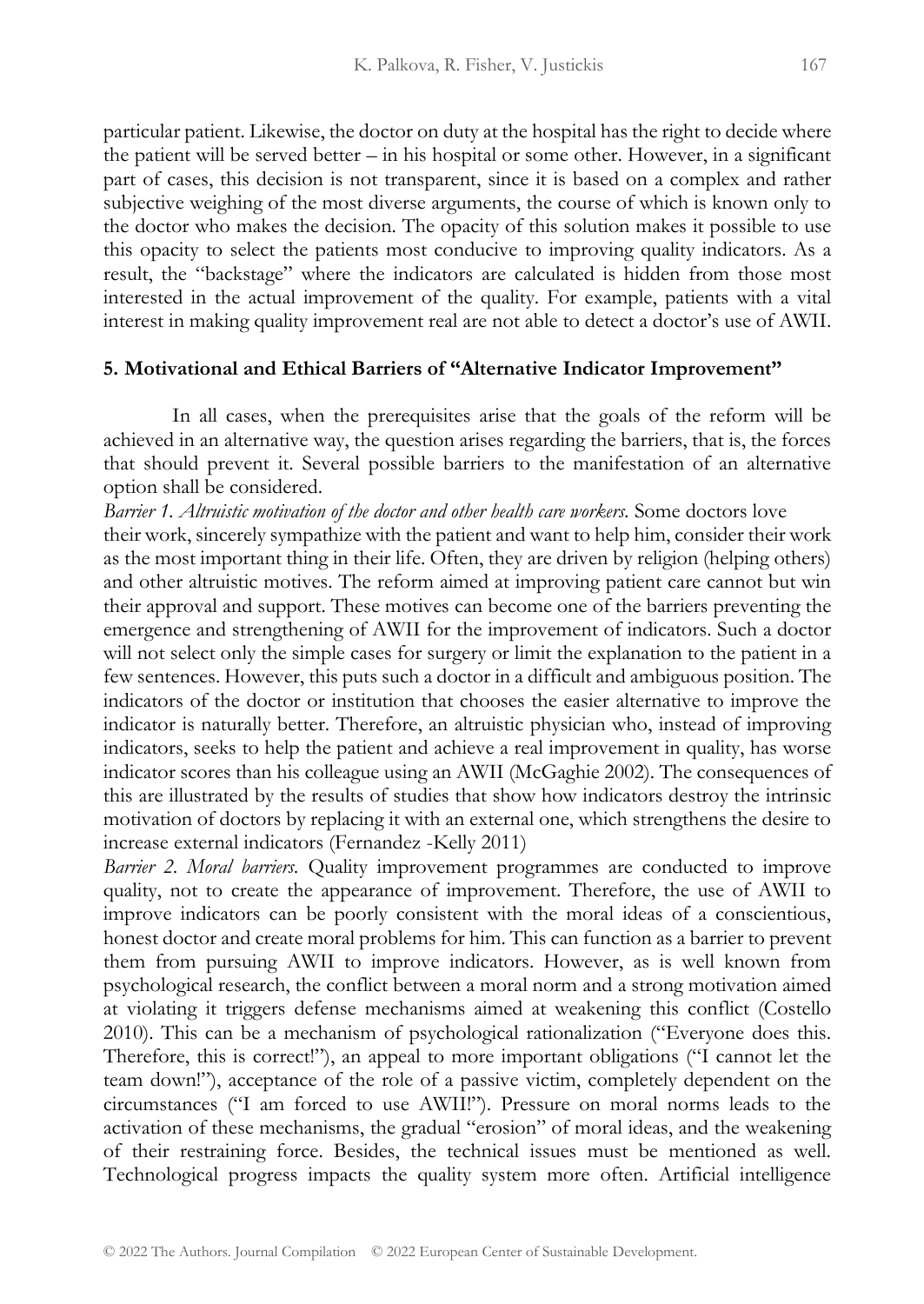technologies in healthcare nowadays can provide opportunities to use technologies that not just improve the quality but create moral barriers due to ethical issues (Leimanis & Palkova 2021; Raudys & Justickis 2003).

#### **6. Administrative and Legal Barriers Against "Alternative Indicator Improvement"**

Monitoring the progress, intermediate and final results of the programme for improving the quality of medical services is an important element of its implementation. The health care system has an advanced control system. These are various types of audits, reporting, and inspection systems. To what extent is the administrative control system capable of identifying the phenomenon of an alternative way of improving the indicator, assessing the degree of its impact on the actual quality, and counteracting it? Studies of the effectiveness of various forms of control over any activity (including quality improvement control) have revealed many a range of factors that determine its effectiveness (Vukadinovic 2015). In the case of controlling the occurrence of AWII, the ability to detect this phenomenon may largely depend on the attitude of the controlling authority towards it. It is important to what extent the controllers and authorities are interested in the actual improvement of quality, and not only in improving indicators. The predominant interest of the controlling authorities in the indicators may arise if these authorities are somehow responsible for the success of the improvement programme, and this success is determined based on the growth of the indicators approved by them (Slavisnska, Grigoroviča, Palkova 2021). This interest of the regulatory authority in recognizing the project as a success creates their tolerance for AWII, a tendency to take on faith the performance improvement, and ignore the evidence that this improvement is obtained in an alternative way (Denes 2015). Thus, on the one hand, the use of alternative options for improving indicators is faced with barriers that prevent their use. However, on the other hand, the ability of these barriers to counteract the alternative option is limited and associated with certain negative consequences that weaken these barriers (erosion of moral norms, negative consequences for those who refuse to use AWII).

# **7. Discussion**

On the one hand health care quality indicators are used as a source of management efficiency. But, on the other hand, this application also generates side effects that can weaken or distort its action. AWII is one of such side effects. Therefore, the reaction to AWII should be the same as to any other means, which can be undoubtedly useful and effective and at the same time might have undesirable side effects. Due to their usefulness and effectiveness, quality indicators deserve further application. However, the described side effects must be considered and prevented. This means that health system development programmes should also include a system of measures aimed at identifying and preventing AWII.

This also means that if we are not convinced that the use of the indicator is reliably protected from the effects of AWII, it affects the true changes in health care. We have no right to trust the indicators, use them to track the success of measures to improve health care, and develop further measures based on them.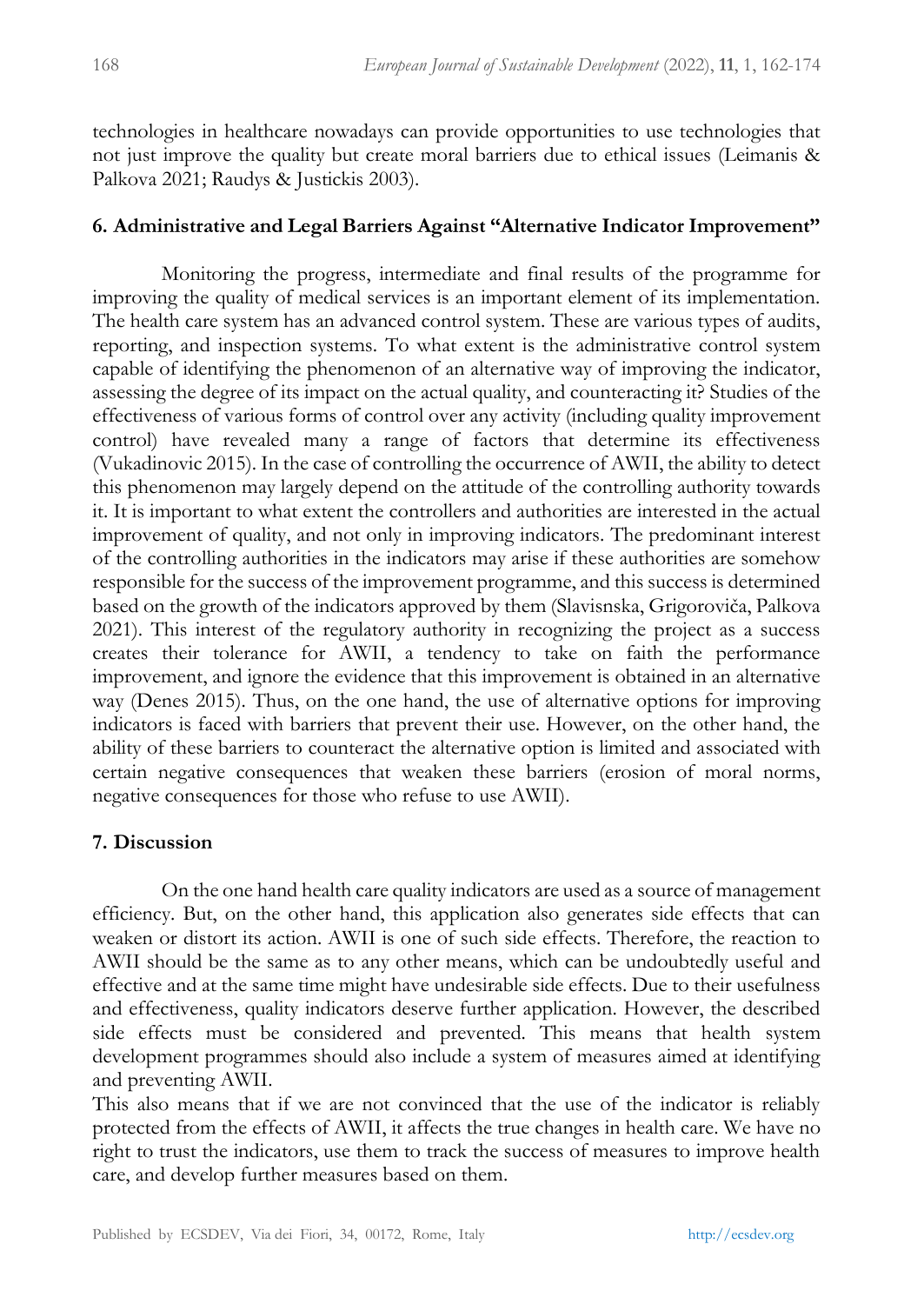Using indicators without testing them against AWII is nothing more than self-deception. In this case, the indicators acts as a screen that hides the actual state of health care both from physicians and the general public.

Indicators that are not protected from AWII do not detect healthcare problems, but hide them. They do not contribute to development of healthcare but inhibit it.

Studying AWII and ensuring that any indicators are protected is therefore a high priority for ensuring sustainable healthcare development.

#### **8. Case Study**

As we said above an important prerequisite for using AWII is the ability to do it stealthily. This latent manifestation of AWII significantly limits the possibility of its direct identification and study (for example, during an interview or questionnaire survey). It is difficult to expect that a surgeon who operates only simple cases and thus ensures himself a low level of complications will tell the researcher about this. Likewise, the director of a healthcare facility that has easily reduced patient queues by shortening doctor visits will also try to hide this.

Therefore, as in the case of other hidden phenomena (corruption, latent offenses), indirect data plays the main role in identifying and studying AWII.

In the case of AWII the indicators can be divided in five stages.

First stage (*Establishing the most likely AWII type when applying an indicator*) At this stage we should establish whether there is a way to easily and quickly improve this indicator without actually improving the quality and which AWII can do it. For example, can a surgeon seeking to improve the success rates of his surgery sorts out patients who could impair his success rate.

Second stage (*Establishment of conditions stimulating the use of AWII).* At this stage we must identify the factors that stimulate the doctor or other healthcare providers to take advantage of this opportunity.

Third stage(*Barriers against "alternative indicator improvement").* At this stage it is necessary to establish psychological, moral and legal barriers that deter the use of AWII.

Stage four. (*Evaluation of the ratio of factors that stimulate the doctor to use FFF and factors that restrain him from doing so*). If we establish that the latter outweigh, we can conclude that this indicator is reliably protected from AWII and will show a true change in quality.

Fifth stage*(Development of measures to prevent AWII).* If at the previous stage we found that the incentives pushing the doctor to use AWII are stronger than the barriers that keep him from it, it is necessary to find out whether it is possible to change this ratio and what measures will help to do this.

Until all the above steps have been taken and it has not been proven that the indicator is reliably protected from AWII, we have no reason to believe that this indicator reflects a true change in quality.

Let's consider all this in a specific case. It is patient safety indicators recommended by the European Union Commission.

In 2006, the Committee of Ministers and The Council of Europe made several recommendations regarding patient safety (The Council of Europe, 2006). One recommendation was to develop reliable and valid indicators of the safety of care. Based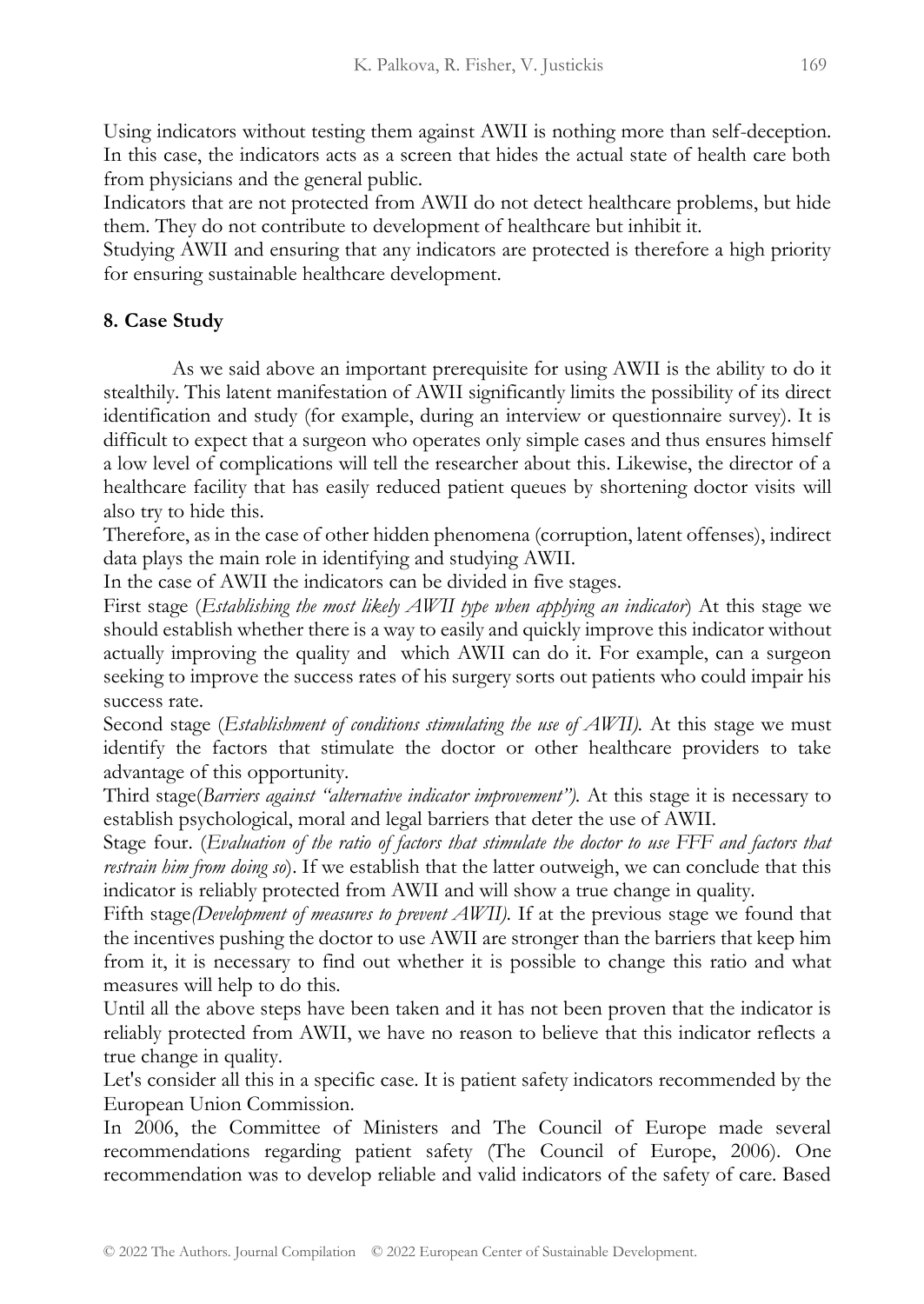on these recommendations the project 'Safety Improvement for Patients in Europe' sets out to develop a toolbox for the safety of care presenting a variety of tools for development, surveillance and monitoring of the safety of care and patient safety activities (European Commission, 2006). It was recommended to develop a set of indicators that reflect the safety of patients from medical errors and other violations of the quality of care. Let us consider to what extent these indicators are protected from the effects of AWII. The established maximum size of the article does not make it possible to analyze all the indicators recommended by them. Following this, we will restrict ourselves to the first ten indicators (out of 28). As mentioned the first step to testing the indicator's security against AWII is to establish whether there exist a way to easily and quickly improve this indicator without actually improving the quality and which AWII able to do it. Let's consider the recommended indicators from this point of view.

# **1. Measuring hospital standardized mortality rates**

Reducing mortality is an important task of a health care institution and the inclusion of this indicator in the number of recommended ones is quite justified. At the same time, as shown in section "*3. The main types of alternative ways to improve indicators (AWII)* "cases, the use of indicators, based on the decrease of negative outcomes of different medical procedures (for example, obstetrical complications, wound infections, etc.) creates the possibility of a quick and easy improvement in the indicator through a tendentious selection of cases (*Second type of AWII. Selection of cases that improve indicators*). In the case of mortality, it is avoiding hospitalization of the most severe cases as well as their expedited discharge so that death does not occur in the hospital.

**2. Transition of care—patients' understanding of the purpose of their medication** Modern patient-centered treatment requires the patient to understand its goals and methods. Therefore, the validity of including this indicator among the recommended is beyond doubt.

At the same time, the concept of "understanding" is a so-called "fuzzy concept" (Mohan, 2018) which means that there is no way to unambiguously define its boundaries. "Understanding" can be broadly defined as the result of a detailed explanation to the patient of the goals and methods of his treatment or it can be narrowly defined as a "yes" in his medical documents placed near the statement "The goals and methods of treatment have been explained to me."

The Fourth type of AWII (*Reduction of medical services*) takes advantage of such difficulties in setting the boundaries of such a fuzzy concept. It creates the opportunity to easily and quickly improve such an indicator by narrowing its boundaries as much as possible and thereby ensuring an increase in the number of patients who can be recognized as understanding the treatment.

# **3. Institution-wide use of cultural assessment.**

This indicator is very important in today's multicultural healthcare. However, "cultural assessment" is also a fuzzy concept. Therefore everything that has been said before about the patient's understanding of his treatment applies to him. This stat can be improved quickly and easily using the fourth type of AWII.

# **4. Surveying the development of the patient safety culture.**

The terms "patient safety", "patient safety culture", "development" and "surveying" are very broad in it 's scope. Institutions and individuals applying this indicator are given ample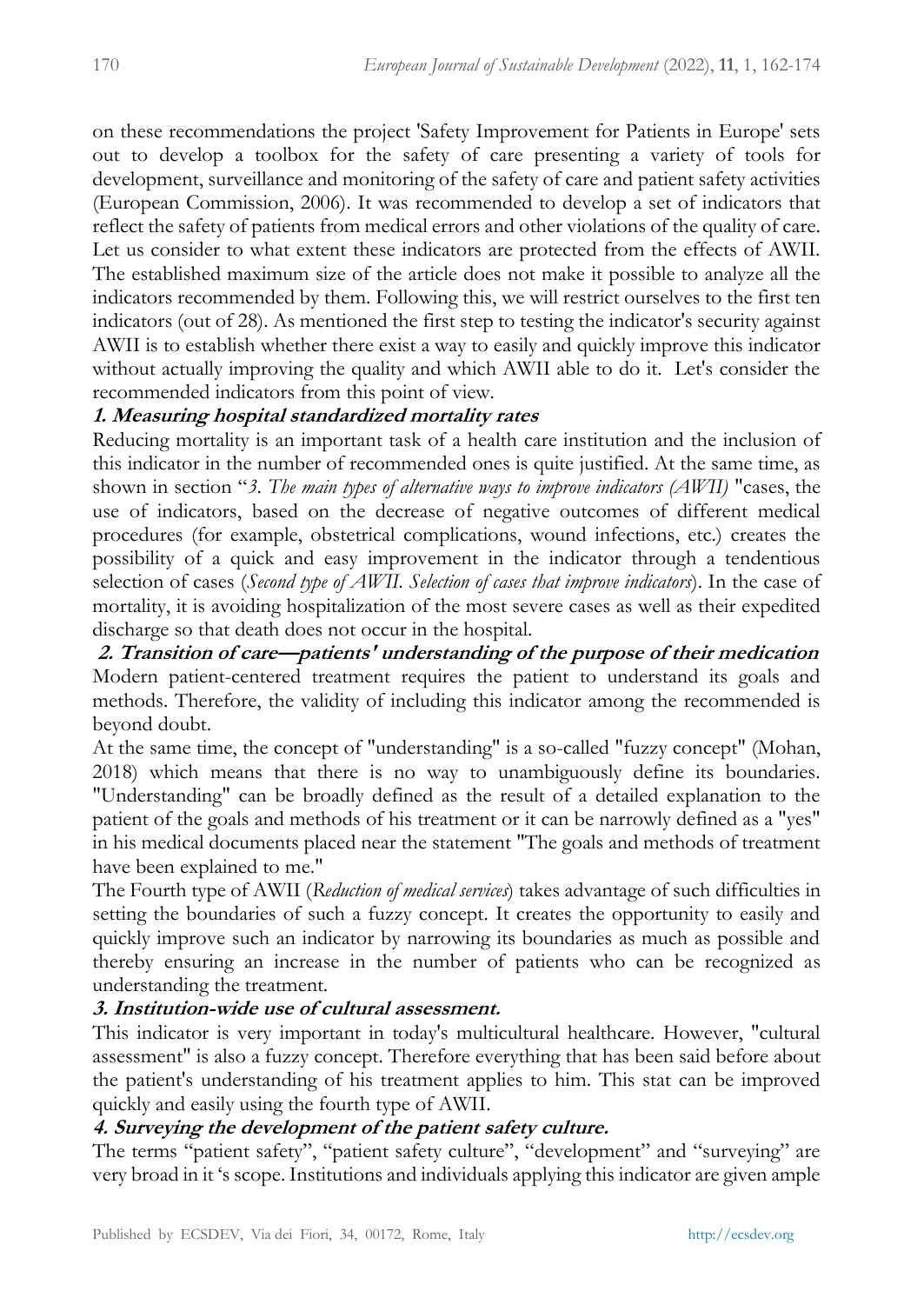opportunity to refine it. Such clarification on the one hand is necessary to adapt the indicator to the specifics of the country and institution. However, on the other hand it opens up the possibility of tendential filling of the concept only with such content that will ensure the rapid growth of the indicator, even if in reality the dynamics of the cultural assessment is completely different (*fourth type of AWII*).

# **5. Hospital-acquired infection registration—post-operative wound infections**

Surgery and post-operative care must ensure sterility and if infection (for any reason) does occur, immediate detection and response. Therefore, the inclusion of this indicator among the recommended ones is quite understandable. However, the desire to increase this indicator creates an incentive "not to notice" the beginning infectious inflammation, in the hope that it will go away on its own and will not spoil the indicator (*The third type of AWII. Improving indicators by re-coding cases that worsen them*.)

# **6. Ventilator pneumonia**

Artificial ventilation is one of the most important means of compensating for patients' respiratory failure. However, its use is associated with some possible side effects (Chang, D. Mechanical Ventilation. Fourth Edition. 2014). Therefore, it is contraindicated as its use in cases where it is still possible to do without it and non-use in cases where it is necessary. However, an indicator such as the number of cases where a ventilator has been applied encourages the physician to refrain from using the ventilator even in cases where the need is quite high. In this case the doctor indeed improves the indicator using the third type of AWII and does this at the expense of a deterioration in the real quality of treatment.

# **7. Hand hygiene—measured by alcohol consumption.**

Hand washing is an important means of preventing infections and the value of this indicator is beyond doubt. However, a physician can easily and quickly increase this indicator by paying attention not to clean hands, but possibly more use of detergent. *(Fourth type of AWII. Reduction of medical services)*

# **8. Theme-related patient safety indicators: 'surgical complications'**

As in the case of the fifth indicator (Postoperative wound infections) a quick and easy improvement in this important indicator can be ensured by maximizing every opportunity to not recognize as complications as many cases as possible. (*Third type of AWII. Improving indicators by re-coding cases that worsen them*.)

# **9. Complications of anaesthesia**

As in the previous case the indicator can be easily and quickly improved by taking advantage of every opportunity not to recognize the given case as a complication. (*Third type of AWII. Improving indicators by re-coding cases that worsen them*.)

# **10. Post-operative sepsis**

The indicator can also be improved by taking advantage of every opportunity to avoid admitting complications. (*Third type of AWII. Improving indicators by re-coding cases that worsen them*.)

So, we have established that each of the considered indicators is vulnerable to one or another type of AWII. This means that in order to be able to trust these indicators and rely on them all other stages of checking the protection of indicators from AWII must be performed. Therefore, with each of them, it is necessary to assess the intensity of incentives pushing the use of AWII and the strength of the barriers preventing it.

As indicated above, until this ratio is identified and evaluated there is no reason to believe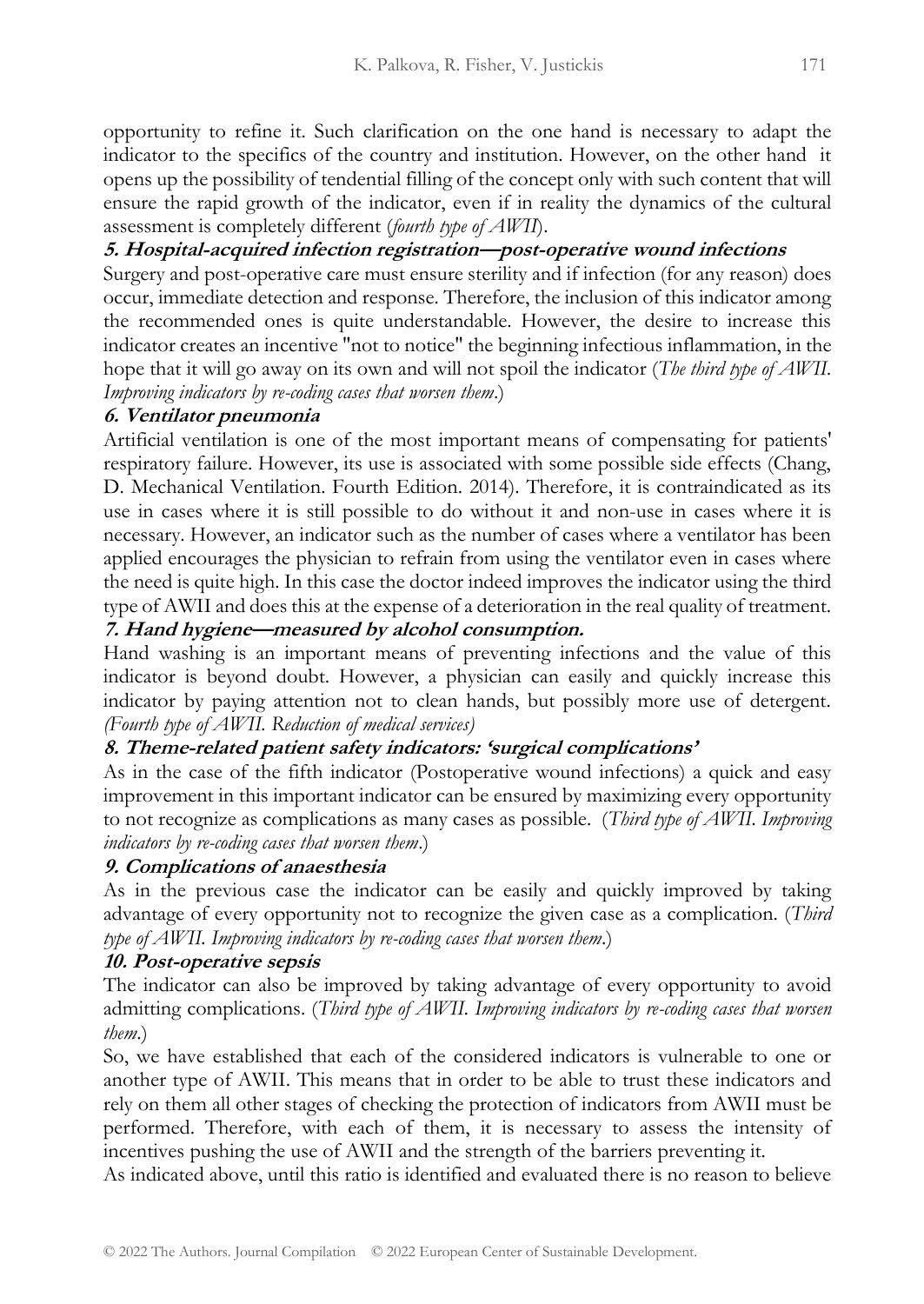that when applied this indicator will be protected from AWII and will reflect an actual change in quality.

The question of AWII has not been raised previously including when developing the indicators, we have considered, recommended for use in the countries of the European Union. The vulnerability assessment of the recommended indicators was not included in the safety improvement for patients in Europe (European Commission, 2006, 42) applied during their development. So, they have not been tested for their resistance to AWII. In accordance with this we cannot be sure that these indicators reflect real trends in healthcare and can give correct information about the extent to which healthcare trends correspond to our ideas about its sustainable development.

#### **9. Conclusions**

In conducting the study, the authors draw several conclusions. Firstly, the authors identified that AWII can function as a weakening and distorting factor for improving the quality of health services. Besides, the type of possible AWII depends on the characteristics of the applied indicator. Considering this dependence when choosing an indicator which makes it possible to predict the AWII, important to make this indicator accompanied by mentioned above. Secondly, the manifestation and severity of AWII depend on several conditions such as the availability of an appropriate AWII for persons implementing the quality improvement programme, the simplicity and ease of its implementation, the level of motivational pressure on persons implementing quality improvement measures, the ability to ensure sufficient secrecy of the AWII. Thirdly, the authors strongly believe that the ability to stop an already formed AWII depends on the presence and strength of the barriers preventing the manifestation of AWII: the internal interest of doctors and other health workers in the actual improvement of the quality of their work, the strength of moral standards, and the peculiarities of administrative control.

*Limitations and possible future researches.* In this article we tried to give a general description of AWII and its most important manifestations. However, the research framework did not allow quantifying the prevalence of this phenomenon and its impact on sustainable health development as well as assessing the degree of effectiveness of the AWII countermeasures described in the article. All this can be the subject of further research. It can be assumed that further studies of AWII will follow the same path as the study of other hidden phenomena, such as corruption, latent crime, medical errors, etc.

The first step in such research can be the development of complex indicators that make it possible to quantify AWII based on a set of its indirect signs. This will form the basis for further broad representative studies of the prevalence and causation of this phenomenon.

#### **References**

- American Diabetes Association (2020). Standards of Medical Care in Diabetes—2020 Abridged for Primary Care Providers. Clinical Diabetes.<https://doi.org/10.2337/dc20-Sint> [A](https://doi.org/10.2337/dc20-Sint)ccessed 12/06/2021.
- Chen, S., De Vries H., Hussey, P., McGlynn, E., Romley, J., Shekelle, P.& Wang, M. (2009). A systematic review of health care efficiency measures. Health Services Research., 44(3), 784–805. DOI: 10.1111/j.1475-6773.2008.00942.x Accessed 10/06/2021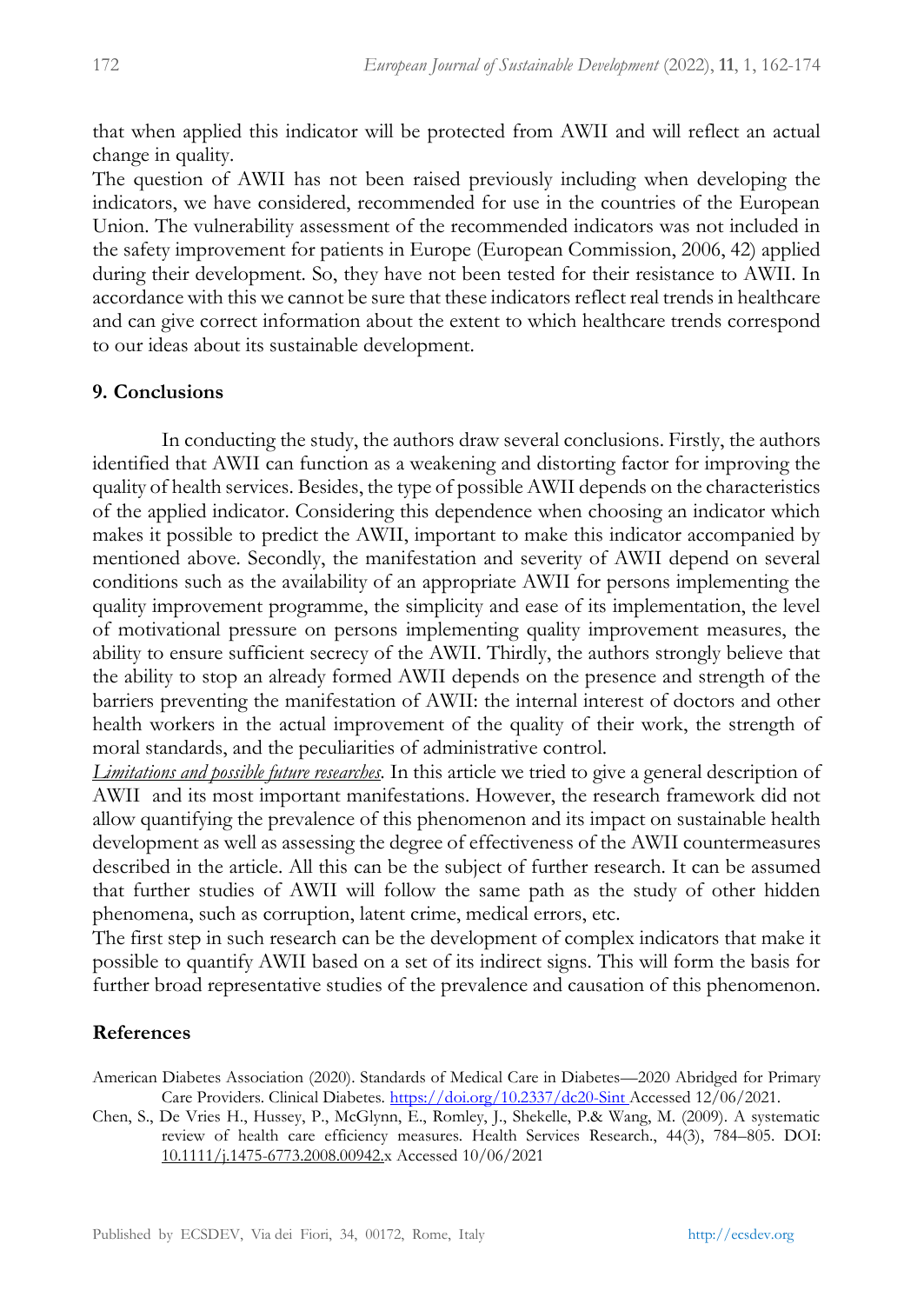- Coma, E., Ferran, M., Mendez, L., Iglesias, B., Fina, F.&Medina,M. (2013). Creation of a synthetic indicator of quality of care as a clinical management standard in primary care. SpringerPlus 2013 2:51. [https://springerplus.springeropen.com/articles/10.1186/2193-1801-2-51.](https://springerplus.springeropen.com/articles/10.1186/2193-1801-2-51) Accessed 09/06/2021.
- Costello, B. (2010). Techniques of neutralization and self-esteem: a critical test of social control and neutralization theory. Deviant Behaviour, 307-329. DOI: 10.1080/016396200404113 Accessed 09/06/2021.
- Definitions of Quality Indicators, Version 1.3. (2012). https://www.qualityindicators.ahrq.gov/Downloads/ [Software/hcupqi/chap4txt.pdf](https://www.qualityindicators.ahrq.gov/Downloads/%20%20Software/hcupqi/chap4txt.pdf)Accessed 12/06/2021
- Denes, R., (2015) Indicators in the Quality developments (of Healthcare). 2nd International Department of Health and Human Services. (2007). Guide to Inpatient Quality Indicators: Quality of Care in Hospitals – Volume, Mortality, and Utilization. https://www.qualityindicators.ahrq.gov /Downloads/Modules/IQI/V31/iqi\_guide\_v31.pd[f.](https://www.qualityindicators.ahrq.gov/Downloads/Modules/IQI/V31/iqi_guide_v31.pdf) Accessed 04/06/2021
- European Commission. (2006) Safety improvement for patients in Europe. SIMPATIE Project. [https://ec.europa.eu/health/ph\\_projects/2004/action1/docs/a](https://ec.europa.eu/health/ph_projects/2004/action1/docs/)ction1\_2004\_inter\_19\_en.pdf Accessed 02/12/2021.
- Fernandez -Kelly, P.(2011). Rethinking the deserving body: altruism, markets, and political action in health care. [https://www.tandfonline.com/doi/abs/10.1080/01419870.2011.594166.](https://www.tandfonline.com/doi/abs/10.1080/01419870.2011.594166) Accessed 12/06/2021
- Hill, J., Stephani,A-M., Sapple, P. & Clegg.(2020). The effectiveness of continuous quality improvement for developing professional practice and improving health care outcomes: a systematic review. Implementation Science. [https://implementationscience.biomedcentral.com/articles/10.1186/s13012-](https://implementationscience.biomedcentral.com/articles/10.1186/s13012-020-0975-2) [020-0975-2.](https://implementationscience.biomedcentral.com/articles/10.1186/s13012-020-0975-2) Accessed 23/06/2021
- Jurgutis,A., Vainiomaki, P., Stašys, R.(2011). Primary health care quality indicators for a more sustainable health care system in Lithuania. *Management Theory & Studies for Rural Business & Infrastructure Development*, 26, 76-86. http://vadyba.asu.lt/26/76.pdf. Accessed 30/11/2021
- Justickis, V., Raudys Š., Hussain, A.& Augustinaitis, A.(2005). Functional Model of Criminality: Simulation Study //Lecture Notes in Artificial Intelligence. Springer-Verlag GmbH , ISSN: 0302-9743 , Volume 3554 / 2005, 410-423. DOI: 10.1007/11508373\_31 . Accessed 2021-06- 15.
- Kakkar, R. & Aggarwal, P.(2019). Healthcare Scenario: Health for All to Sustainable Development Goals. Indian Journal of Community Health,31, 155-156. Accessed 02/12/2021.
- Kristensen, S., Mainz, J., Bartels,P.(2009). Selection of indicators for continuous monitoring of patient safety: recommendations of the project 'safety improvement for patients in Europe. *International Journal for Quality in Health Care, 21,* 169–175, [https://doi.org/10.1093/intqhc/mzp015. Accessed](https://doi.org/10.1093/intqhc/mzp015.%20Accessed%2002/12/2021)  [02/12/2021.](https://doi.org/10.1093/intqhc/mzp015.%20Accessed%2002/12/2021)
- Kyeremanteng K., R. R. (2019). An Analysis of Pay-for-Performance Schemes and Their Potential Impacts on Health Systems and Outcomes for Patients. Critical Care Research & Practic[e.https://doi.org/10.1155/2019/8943972](https://doi.org/10.1155/2019/8943972) [A](https://doi.org/10.1155/2019/8943972)ccessed 07/06/2021
- Leimanis, A.., & Palkova, K.. (2021). Ethical Guidelines for Artificial Intelligence in Healthcare from the Sustainable Development Perspective. *European Journal of Sustainable Development*, *10*(1), 90. [https://doi.org/10.14207/ejsd.2021.v10n1p90.](https://doi.org/10.14207/ejsd.2021.v10n1p90) Accessed 01/06/2021
- McGaghie, W., Mytko, J., Brown, W. & Cameron, J.(2002). Altruism and compassion in the health professions: a search for clarity and precision. Medical Teacher. 374–378. DOI:10.1080/01421590220145734. Accessed 09/06/2021
- Milstein A., Lee, T. (2007). Comparing physicians on efficiency. New England Journal of Medicine., 2649– 2652. DOI: 10.1056/NEJMp0706521. Accessed 06/06/2021
- Mohan Ch. ( 2018). An introduction to fuzzy set theory and fuzzy logic (Second Edition).
- Muller, J. Z. (2019). The Tyranny of Metrics. [https://doi.org/10.1111/1468-4446.12647.](https://doi.org/10.1111/1468-4446.12647) Accessed 20/06/2021. Multidisciplinary Scientific Conference on Social Sciences and Arts
- SGEM2015. [https://www.sgemsocial.org/ssgemlib/spip.php?article1294.](https://www.sgemsocial.org/ssgemlib/spip.php?article1294) Accessed 2021 Pronovost, P. N. (2006). An Intervention to Decrease Catheter-Related Bloodstream Infections in the ICU.
- New England Journal of Medicine, 355, 2725-2732. DOI: 10.1056/NEJMoa061115. Accessed 20/06/2021.